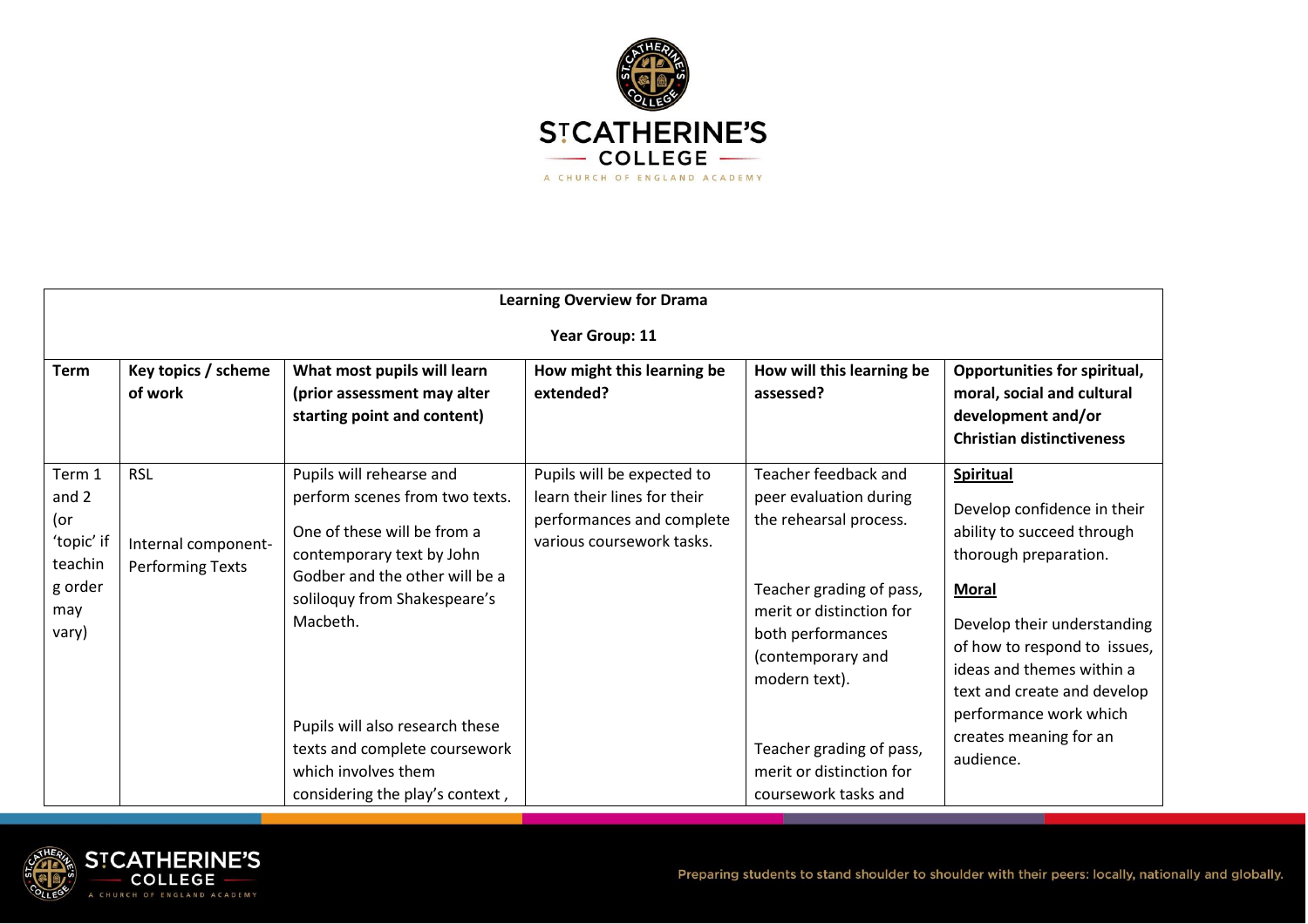

|            |                                                                                                                                                  | A CHURCH OF ENGLAND ACADEMY                         |                                                                                                          |                                                                                                                                                                             |
|------------|--------------------------------------------------------------------------------------------------------------------------------------------------|-----------------------------------------------------|----------------------------------------------------------------------------------------------------------|-----------------------------------------------------------------------------------------------------------------------------------------------------------------------------|
|            | the language used by the                                                                                                                         | Pupils can view examples of                         | review of their                                                                                          | <b>Social</b>                                                                                                                                                               |
|            | playwright and the demands for<br>the actor and the language used<br>to create a role.                                                           | both Godber's work and<br>Shakespeare's Macbeth.    | performance, including<br>what is needed to achieve<br>to achieve the grade<br>above (where applicable). | Understanding how to<br>contribute to group work<br>and support and motivate<br>others in the group.                                                                        |
|            | Finally they will review their<br>performance detailing their<br>strengths and areas for<br>improvement.                                         |                                                     |                                                                                                          | <b>Cultural</b><br>Understand how the context<br>of a play informs its themes,<br>issues and ideas and explore<br>how these can then be<br>expressed within<br>performance. |
|            | Pupils will be told of this year's<br>brief which focuses on<br>innovation and to consider<br>what they may explore over the<br>Christmas break. |                                                     |                                                                                                          |                                                                                                                                                                             |
| <b>RSL</b> |                                                                                                                                                  | Pupils could begin to carry<br>out some research on |                                                                                                          |                                                                                                                                                                             |

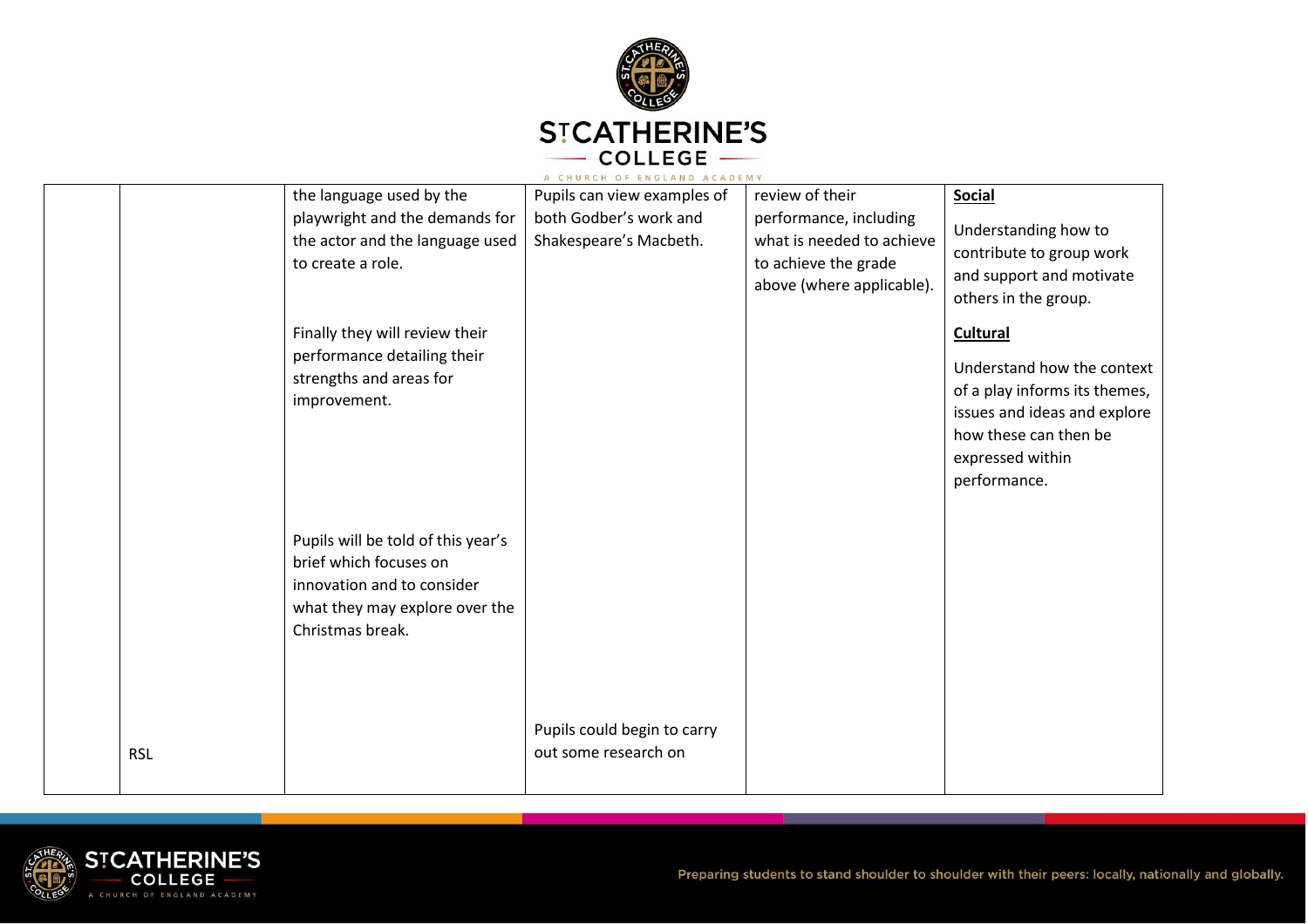

|                               | <b>External component</b><br>Responding to a<br>brief-Innovation.<br>Live performance-<br>performing to a<br>brief.              |                                                                                                                                                                                                                                                                                                                                                                | theatre practitioners<br>/companies.                                                                |                                                                                                                                                                         |                                                                                                                                                                                                                                                                                                                                                  |
|-------------------------------|----------------------------------------------------------------------------------------------------------------------------------|----------------------------------------------------------------------------------------------------------------------------------------------------------------------------------------------------------------------------------------------------------------------------------------------------------------------------------------------------------------|-----------------------------------------------------------------------------------------------------|-------------------------------------------------------------------------------------------------------------------------------------------------------------------------|--------------------------------------------------------------------------------------------------------------------------------------------------------------------------------------------------------------------------------------------------------------------------------------------------------------------------------------------------|
| <b>Terms</b><br>3, 4 and<br>5 | <b>RSL</b><br><b>External component</b><br>Responding to a<br>brief-Innovation<br>Live performance-<br>performing to a<br>brief. | <b>Preparation</b><br>Over ten hours pupils will take<br>part in a series of workshop and<br>theoretical sessions designed to<br>prepare them for the<br>assessment period on the brief<br>entitled innovation.<br>They will be expected to carry<br>out research both<br>independently and in groups for<br>issues, ideas and themes they<br>wish to explore. | Pupils could research other<br>practitioners and companies<br>and watch live<br>performances/clips. | Task 1<br>In controlled conditions<br>pupils will complete their<br>statement of personal<br>aims in a computer<br>room.<br>This will be assessed by<br>the exam board. | <b>Spiritual</b><br>Challenge of difficulty of<br>creating and developing<br>original material, learning<br>lines and producing a<br>polished finished<br>performance. Challenge of<br>preparing for extended<br>writing tasks under<br>supervised conditions.<br><b>Moral</b><br><b>Exploring and developing</b><br>understanding of issues and |

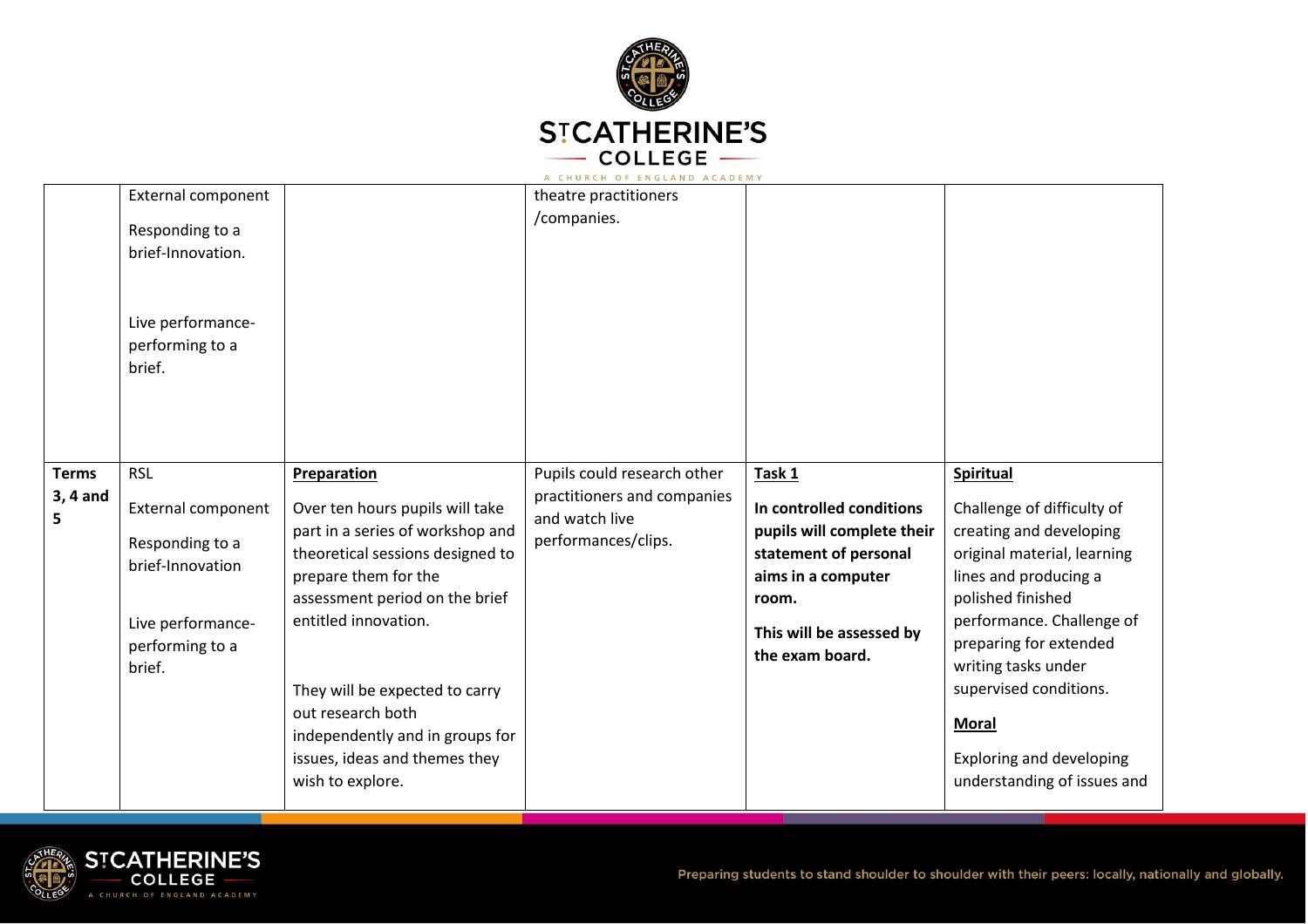

|                                                             | themes within the brief and    |
|-------------------------------------------------------------|--------------------------------|
|                                                             | communicating this             |
| Pupils' will be asked to look at<br>some innovative theatre | understanding within a         |
| practitioners and performers as                             | performance to create          |
| directed by their teacher.                                  | meaning and understanding      |
|                                                             | for an audience.               |
|                                                             | <b>Social</b>                  |
|                                                             | Developing ability to work in  |
| <b>Task 1 Developing and</b>                                | groups using transferable      |
| planning ideas in response to a                             | skills such as: team work,     |
| brief (7 hours)                                             | negotiation, confidence and    |
|                                                             | communication.                 |
|                                                             | <b>Cultural</b>                |
|                                                             |                                |
| Pupils will understand how to                               |                                |
| respond to a brief through                                  | Exploration of themes and      |
| discussion and practical                                    | issues within a brief in order |
| exploration activities                                      | to develop a performance       |
|                                                             | piece which may contain        |
|                                                             | cultural bias or impact.       |
| Starting points that can be                                 |                                |
| explored to generate ideas in                               |                                |
| response to the brief of                                    |                                |
| 'innovation' could include:                                 |                                |
| a theme                                                     |                                |

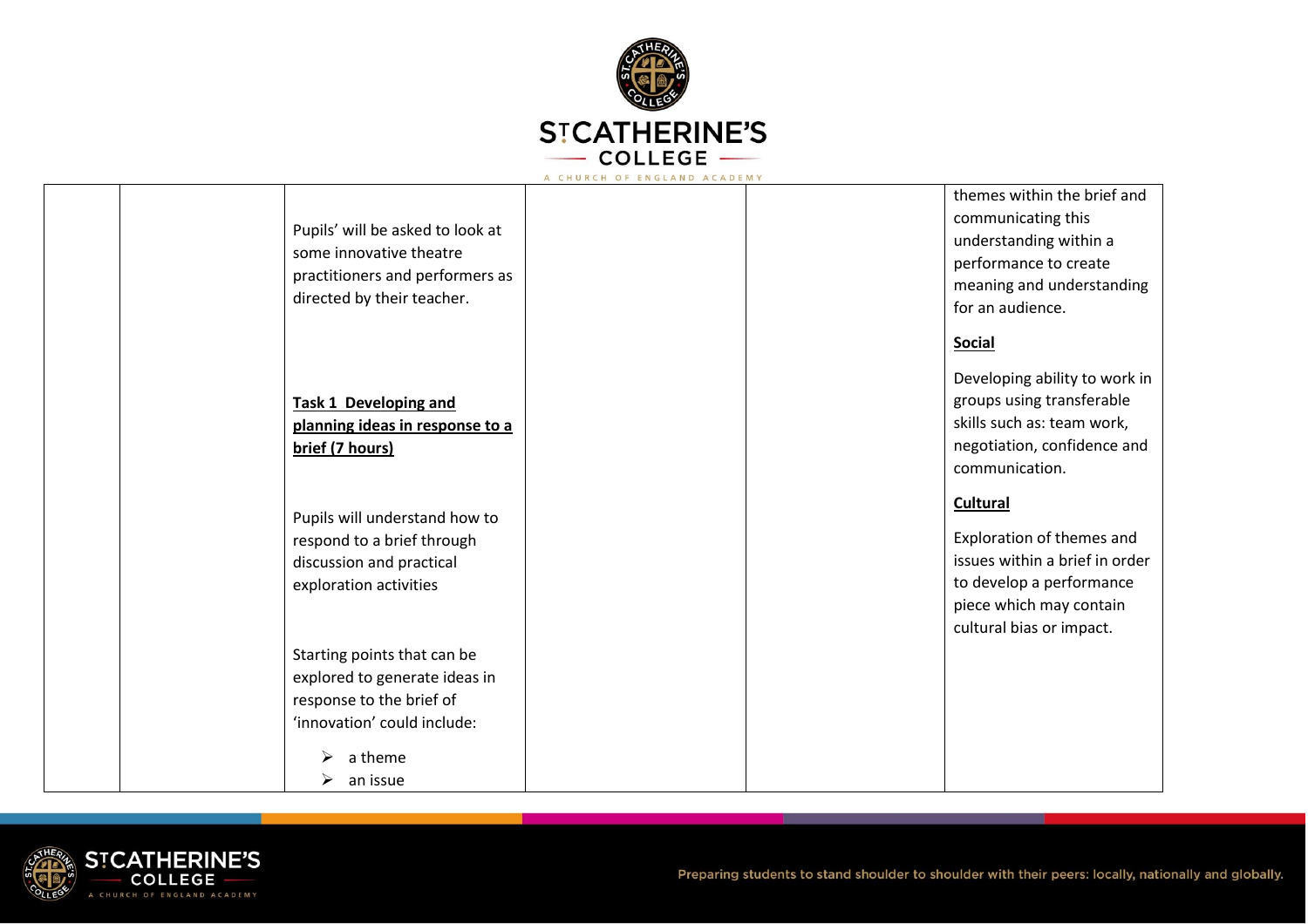

|                                                                                                                                                                                                                                                                       | A CHURCH OF ENGLAND ACADEMY |  |
|-----------------------------------------------------------------------------------------------------------------------------------------------------------------------------------------------------------------------------------------------------------------------|-----------------------------|--|
| existing repertoire: a<br>➤<br>play<br>variety of stimuli<br>$\blacktriangleright$<br>including poetry, prose,<br>art work etc                                                                                                                                        |                             |  |
| Pupils will undertake research<br>and preparation for the task 1<br>written task of creating a<br>statement of personal aims.<br>This will be achieved via class<br>and homework with pupils<br>expected to prepare work to a<br>high standard and meet<br>deadlines. |                             |  |
| Pupils must create a statement<br>of personal aims:                                                                                                                                                                                                                   |                             |  |
| target audience<br>➤<br>theme<br>➤                                                                                                                                                                                                                                    |                             |  |

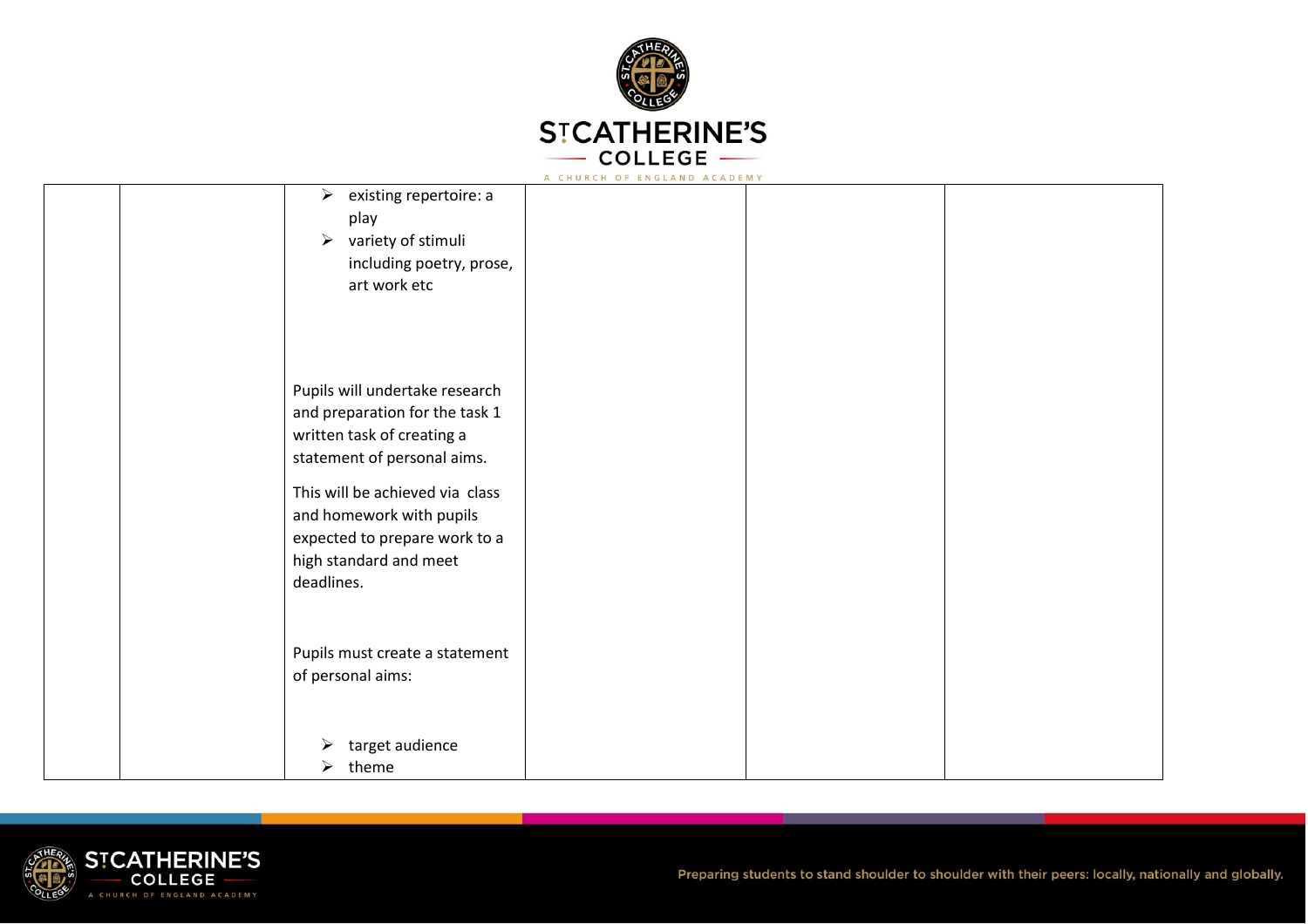

|                                                                                                                                                                                                    | A CHURCH OF ENGLAND ACADEMY |  |
|----------------------------------------------------------------------------------------------------------------------------------------------------------------------------------------------------|-----------------------------|--|
| $\triangleright$ performance space and<br>health and safety<br>running time<br>$\blacktriangleright$<br>style of work<br>$\blacktriangleright$                                                     |                             |  |
| . Pupils will need to work<br>effectively as a member of their<br>group:<br>$\triangleright$ making an individual<br>contribution<br>$\triangleright$ responding to the<br>contributions of others |                             |  |
| Task 2 (10 hours)<br>Pupils will be able to plan,<br>rehearse and present a<br>performance to an audience<br>using performance skills.                                                             |                             |  |

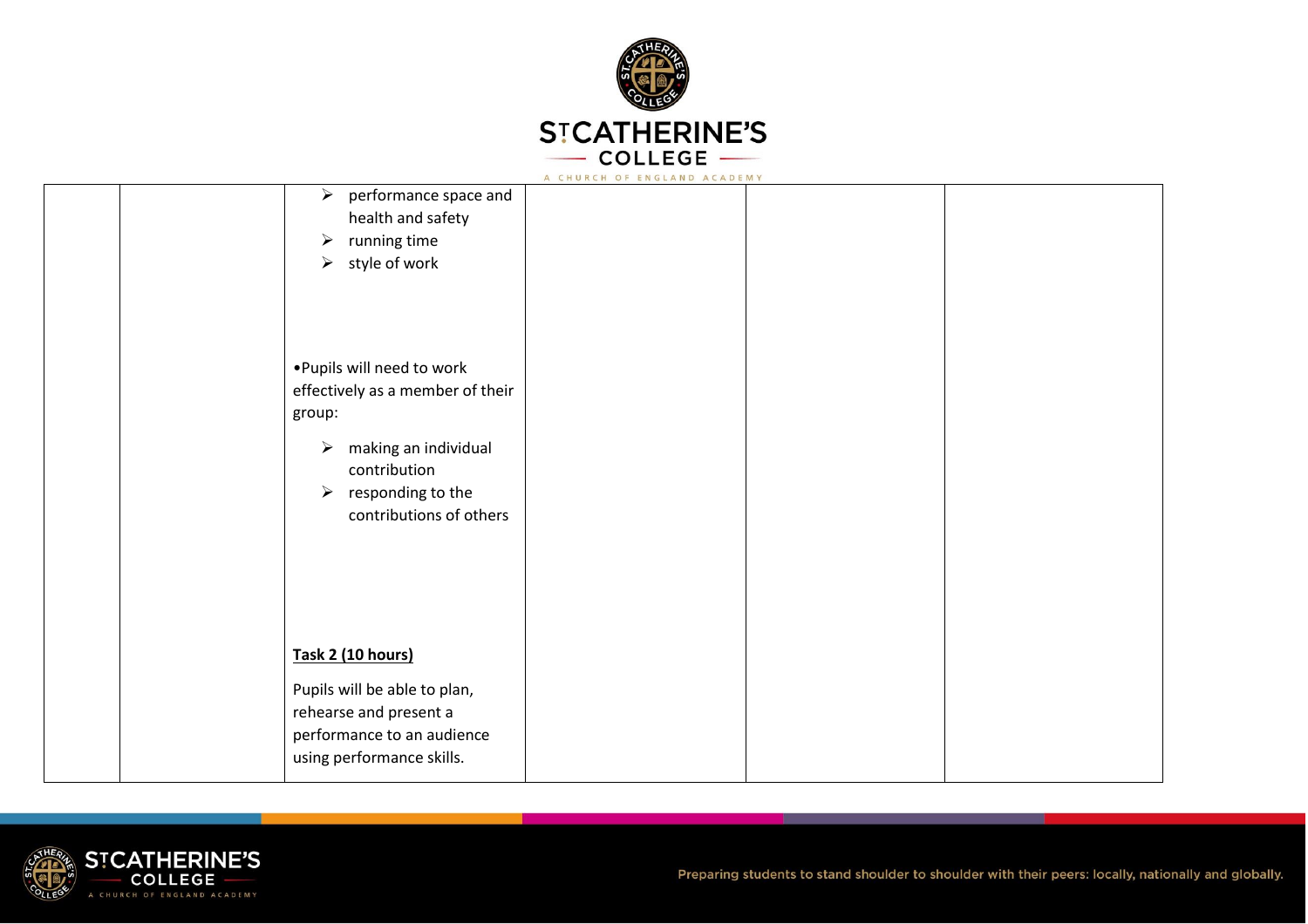

|  | Pupils will need to demonstrate<br>effective use of performance<br>skills and techniques in a<br>performance to their target<br>audience, in response to the<br>brief-innovation.<br>Skills may include:<br>Vocal skills<br>➤ |                                                                                                                                                                  |                                                                                                      |  |
|--|-------------------------------------------------------------------------------------------------------------------------------------------------------------------------------------------------------------------------------|------------------------------------------------------------------------------------------------------------------------------------------------------------------|------------------------------------------------------------------------------------------------------|--|
|  | Physical skills<br>➤<br>Techniques and<br>conventions                                                                                                                                                                         | Pupils will be need to take<br>part in rehearsals in their<br>groups both in lessons and<br>pre-booked rehearsal slots at<br>lunch time and after school.        |                                                                                                      |  |
|  | interpretative skills:<br>➤<br>showing time and place,<br>presenting a character,<br>creating humour                                                                                                                          | Pupils will need to learn their<br>lines.<br>Pupils will need to organise<br>costumes and props for use<br>in their assessment as<br>required and to bring these | Task 2<br>Pupils will perform their<br>piece lasting between 4-<br>10 minutes to a live<br>audience. |  |